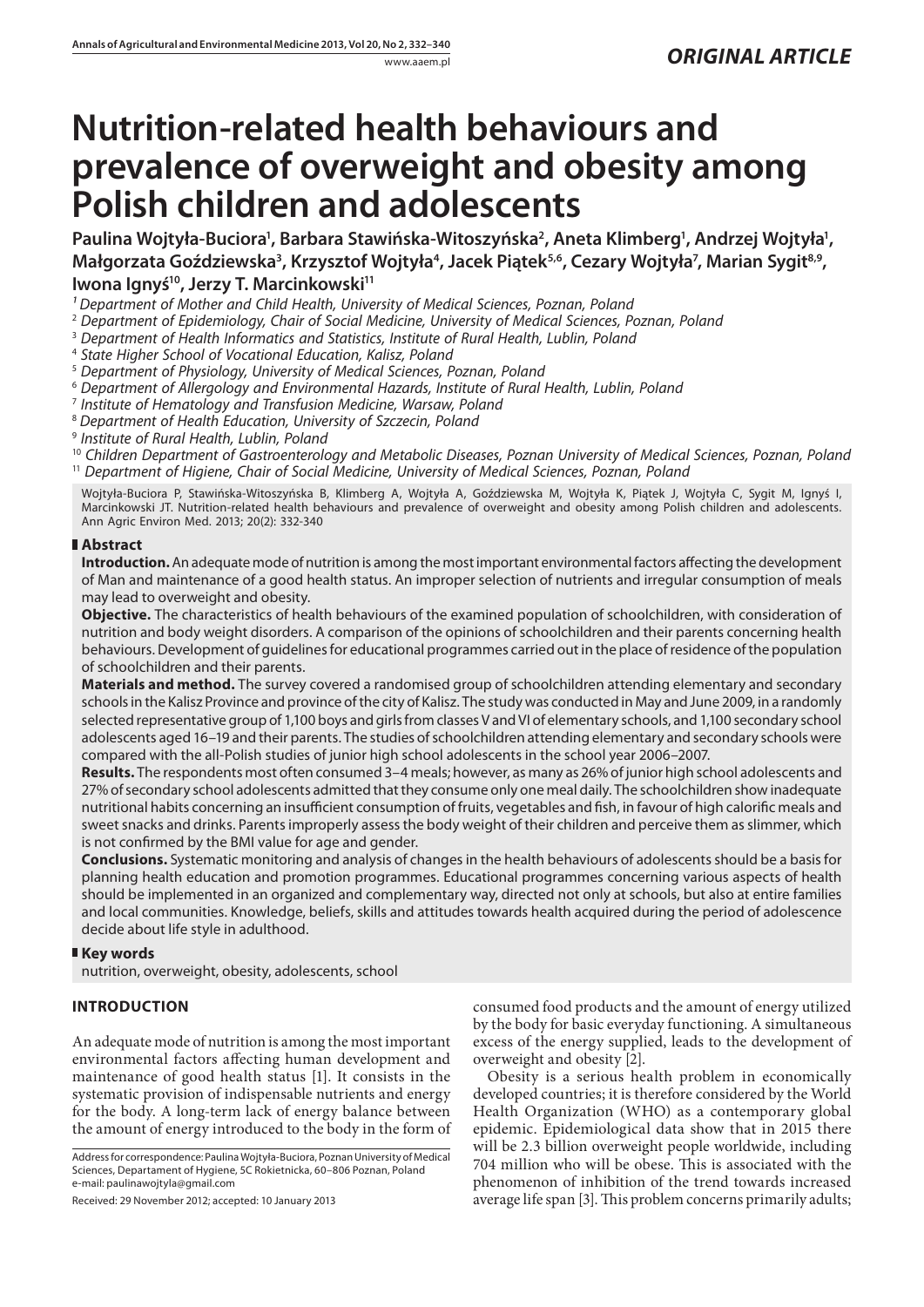however, in recent decades, a rapid increase has been observed in the incidence of overweight and obesity in children and adolescents. Based on statistics, it may be presumed that the majority of obese adults were overweight or obese in their early youth. The 2007–2011 report by the International Obesity Task Force (IOTF) shows that every fifth child in Europe has problems with maintaining normal body weight.

In Poland, approximately 20% of adults and 10% of the population of children and adolescents suffer from health problems due to obesity. Therefore, an analysis of the state of nutrition and frequency of occurrence of these abnormalities in adolescents is important in order to maintain a good health condition in adulthood [4, 5].

In recent years in Poland, an unsatisfactory situation has been observed with respect to many aspects of nutrition among children and adolescents. The diets of the young generation are frequently inadequately balanced, with an excessive consumption of high calorie food products, exceeding the daily energy expenditure, with a simultaneous low content of proper nutrients for the body, with relation to the demand for these nutrients. An inadequate mode of nutrition in early youth may lead to many chronic metabolic-civilisation diseases. Excessive consumption of animal fats by growing adolescents increases the risk of cardiovascular diseases [6, 7], including ischemic heart disease, gastrointestinal diseases and gallstones. In addition, such disorders as hyperlipidemia, arterial hypertension and carbohydrate metabolism disorders manifest themselves especially in individuals with abdominal obesity, often with the diagnosis of polymetabolic syndrome, which ultimately leads to type 2 diabetes. People who have a Body Mass Index (BMI) higher than 35 kg/m² , are at a 20 fold higher risk of development of type 2 diabetes, compared to those with a normal BMI [8, 9]. The risk of development of metabolic syndrome is by 50% higher in children and adolescents who are obese, compared to those possessing a normal body weight [10]. It has also observed that obesity in girls aged 9–10 predisposes to the occurrence of metabolic syndrome as early as at the age of 18 [11].

British studies show that the lowest risk of type 2 diabetes and cardiovascular diseases occurs while maintaining body weight on the level of the BMI within the range  $20-23.9 \text{ kg/m}^2$ [12]. In these studies, a linear relationship was confirmed between the risk of cardiovascular diseases and the BMI value.

Obesity increases the risk of many types of cancer, including those most commonly occurring, such as breast cancer at postmenopausal age [13], prostate cancer in males [14], cancer of the endometrium, kidney, oesophagus, and colon [15]. Based on literature [2], a greater predisposition to cancer is noted among obese individuals who, in the childhood, supplied with food an excessive amount of energy to their bodies. This fosters the development of large organs with a large number of cells, and consequently increases the risk of their pathological divisions leading to the development of cancer. In adults, an excess favours the division of cells of the mucous membranes and development of various types of cancer. In the case of hormone-dependent cancer, an excess of estrogens released from the overgrown fatty tissue affects their development.

Considering an increasing percentage of adolescents with overweight and obesity, a constant, precise monitoring of the situation in this respect is an important public health issue worldwide. Thus, it is important to apply a comparable, generally mandatory standard for the measurement of the

body weight of children and adolescents. Therefore, at this age, anthropometric measures and the Body Mass Index (BMI) are applied to evaluate the content of fatty tissue. The BMI is the simplest test for the assessment of body weight with relation to body height, by comparison with the standard adequate for age and gender. The indicator of relative body weight is recommended by the WHO, IOTF and the National Programme for the Prevention of Overweight, Obesity and Chronic Non-Infectious Diseases by Improvement of Nutrition and Physical Activity (POL-HEALTH), carried out in Poland by the Institute of Health and Nutrition. For the evaluation of the state of health of adults the WHO proposed uniform, common criteria applied worldwide (Tab. 1) [16]. The BMI in children and adolescents changes in the course of growing up [17, 18, 19]; therefore, in the studies concerning the measurement of body weight, appropriate standards are applied, designed for an individual country, in the form of tables and percentile networks, taking into consideration the respondents' gender and age. Patterned on standards for adults, the IOTF proposed limits with respect to percentiles appropriate for children and adolescents [20, 21]. Percentile networks developed by Cole guarantee the comparability of the studies conducted.

#### **OBJECTIVES**

- 1. Characteristics of health behaviours of the population of schoolchildren examined with consideration of nutritional and body weight disorders.
- 2. Comparison of opinions of the examined schoolchildren and their parents concerning health behaviours.
- 3. Development of guidelines for educational programmes carried out in the place of residence of the population of schoolchildren examined and their parents.

#### **MATERIALS AND METHOD**

The survey covered a randomised group of children and adolescents attending elementary and secondary schools in the Province of Kalisz and the province of the city of Kalisz. The study was conducted in May and June 2009 among a randomly selected representative group of 1,100 boys and girls from classes V and VI of elementary schools, and 1,100 secondary school adolescents aged 16–19, and their parents. The research instrument was a questionnaire form designed by the Chief Sanitary Inspectorate, designed separately for schoolchildren who attend elementary and secondary schools. The questionnaire items were directed not only to the Kalisz schoolchildren, but also to their parents, in order to obtain (by comparing the replies by children and their parents) more reliable data concerning the selected health promoting behaviours, and anti-health behaviours undertaken by the respondents. The study was conducted on the level of the province, after making agreements with the Department of Education of the Municipal Office in Kalisz, the Alderman of Kalisz Province and the Officer for Education Welfare in Poznań. At the local level, the cooperation included local commune offices in the areas where there were classes participating in the study.

For the purpose of the survey, the sample was selected by two stage sampling: at the first stage a school was selected,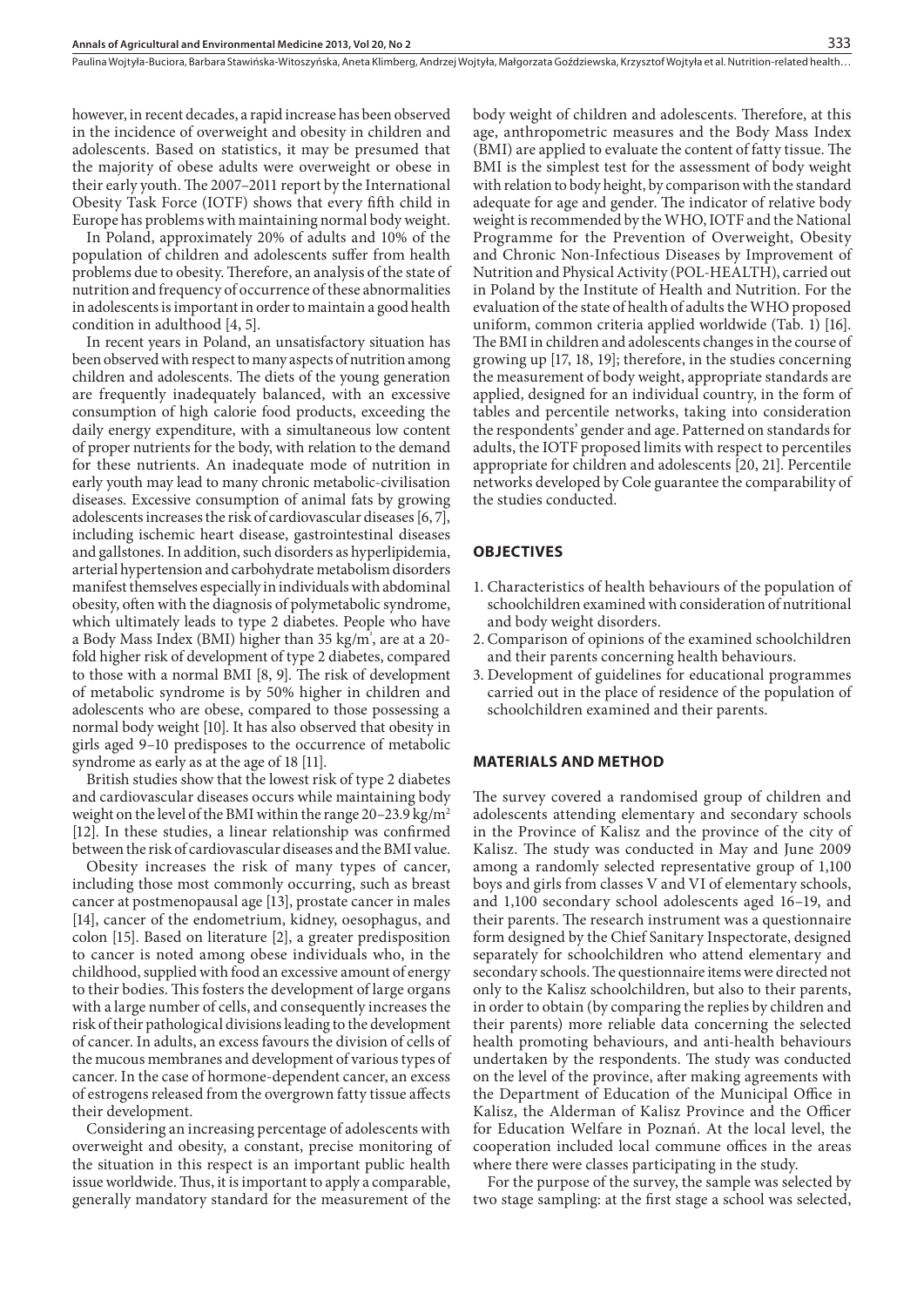while at the second stage – a class. The sample was of a cluster character, i.e. in the selected class were qualified those schoolchildren who had completed an anonymous questionnaire form. While selecting a school for the study the following criteria were considered: class, province, and commune. The sample of schoolchildren was selected from among schools and facilities listed in the database of the Ministry of National Education of 30 September 2008, which was the sampling frame. At the first stage of selection, the scope of the list was limited to two types of schools (rural elementary schools, and those located in the city of Kalisz), and subsequentl,y schools were selected using the procedures of the statistical systems Statistica and SPSS.

334

The study was conducted during weekly class meetings, they were voluntary and anonymous. The questionnaire forms designed to be completed by parents were taken home by the schoolchildren in sealed envelopes, and after their completion collected on a selected day by the individual class tutor. The following number of questionnaires were collected:

- 846 schoolchildren from classes V and VI of elementary schools, and 1,018 secondary school adolescents; the return rate was 77% and 92%, respectively
- • 708 parents of children from elementary schools, and 670 parents of secondary school adolescents; the return rate was 64% and 61%, respectively.

From among the questionnaire forms collected the following were qualified for further studies:

- • 819 schoolchildren attending elementary schools and 999 secondary school adolescents, which constituted 74% and 91% correctly completed questionnaires, and
- 688 parents of children from elementary schools and 667 parents of secondary school adolescents, which constituted 62% and 61% of correctly completed forms, respectively. Blank questionnaire forms and those completed by respondents in less than 50% were not qualified for the study.

The questionnaire data in paper form were introduced to the central database with the use of an integrated system of survey data introduction and collection. Subsequently, the data collected were subject to statistical analyses. These analyses were performed using the STATISTICA programme. The significance of the statistical relationship between variables was tested by means of the  $\chi^2$  Pearson test, investigating independence of m≥2 nominal variables. Verification of the test consisted in calculating the value of the  $\chi^2$  function and comparing it with numerical values of this function postulated by the null hypothesis, and assuming the probability of error  $p=0.05$ ,  $p=0.02$ ,  $p=0.01$  or  $p=0.001$ .

The study of schoolchildren attending elementary and secondary schools was referred to the all-Polish studies of schoolchildren attending junior high schools during the school year 2006–2007, in order to diagnose problems related with nutrition and occurrence of overweight and obesity among Polish adolescents in various age groups. The all-Polish study covered a population of 1.5 million (1,494,153) boys and girls from junior high schools. The research instrument was a questionnaire form designed by the Chief Sanitary Inspectorate, patterned on the questionnaire used in the Global School-base Student Health Survey (GSHS) studies. As a result of the survey, 9,360 correctly completed questionnaire forms were obtained from adolescents attending junior high schools and 6,951 from their parents. The survey was carried out by the surveyors from health education agencies of the State Sanitary Inspectorate in individual provinces. The procedures for sampling, introduction of data and statistical analysis was the same as in the studies of adolescents from the Kalisz Province and the City of Kalisz.

# **RESULTS**

Approximately 70% of adolescents in the study ate first breakfast every day. Among junior high and secondary schools adolescents everyday breakfast consisted of bakery products, butter, eggs, cold meats and cheese (Tab. 1); 86% of schoolchildren attending elementary schools consumed a second breakfast at school. In the case of junior high and secondary school adolescents, this percentage was 50% and 59%, respectively, and their second breakfast most often consisted of sandwiches, a yeast bun and fruits. Nevertheless, it is noteworthy that approximately 22% of respondents consumed sweets. The parents in the survey in most cases confirmed the frequency of consumption of the first and second breakfast (Fig. 1).

The meal most often consumed by respondents during the day was lunch, while a tea-time snack was most rarely



**Figure 1.** Frequency of consumption of the first and second breakfast in opinions of schoolchildren and their parents.

**Table 1.** Types of products most frequently consumed for the first and second breakfast by adolescents attending junior high and secondary schools.

| Products consumed for first<br>breatfast | Adolescents attending<br>junior high schools | Adolescents attending<br>secondary schools | Products consumed for the<br>second breakfast | Adolescents attending<br>junior high schools | Adolescents attending<br>secondary schools |
|------------------------------------------|----------------------------------------------|--------------------------------------------|-----------------------------------------------|----------------------------------------------|--------------------------------------------|
|                                          | $\%$                                         | $\%$                                       |                                               | $\%$                                         | $\%$                                       |
| bakery products                          | 74.4                                         | 76.5                                       | sandwich                                      | 74.7                                         | 85.2                                       |
| butter                                   | 66.0                                         | 69.7                                       | yeast bun                                     | 56.3                                         | 51.1                                       |
| cold meats                               | 37.3                                         | 35.0                                       | fruits                                        | 47.2                                         | 44.9                                       |
| cheese                                   | 15.8                                         | 10.5                                       | yogurt                                        | 22.4                                         | 31.5                                       |
| milk soup                                | 26.1                                         | 15.3                                       | sweets                                        | 22.2                                         | 22.8                                       |
| eggs                                     | 65.3                                         | 71.8                                       | tea                                           | 16.8                                         | 9.2                                        |
| yogurt                                   | 14.7                                         | 10.2                                       | crisps                                        | 13.3                                         | 4.7                                        |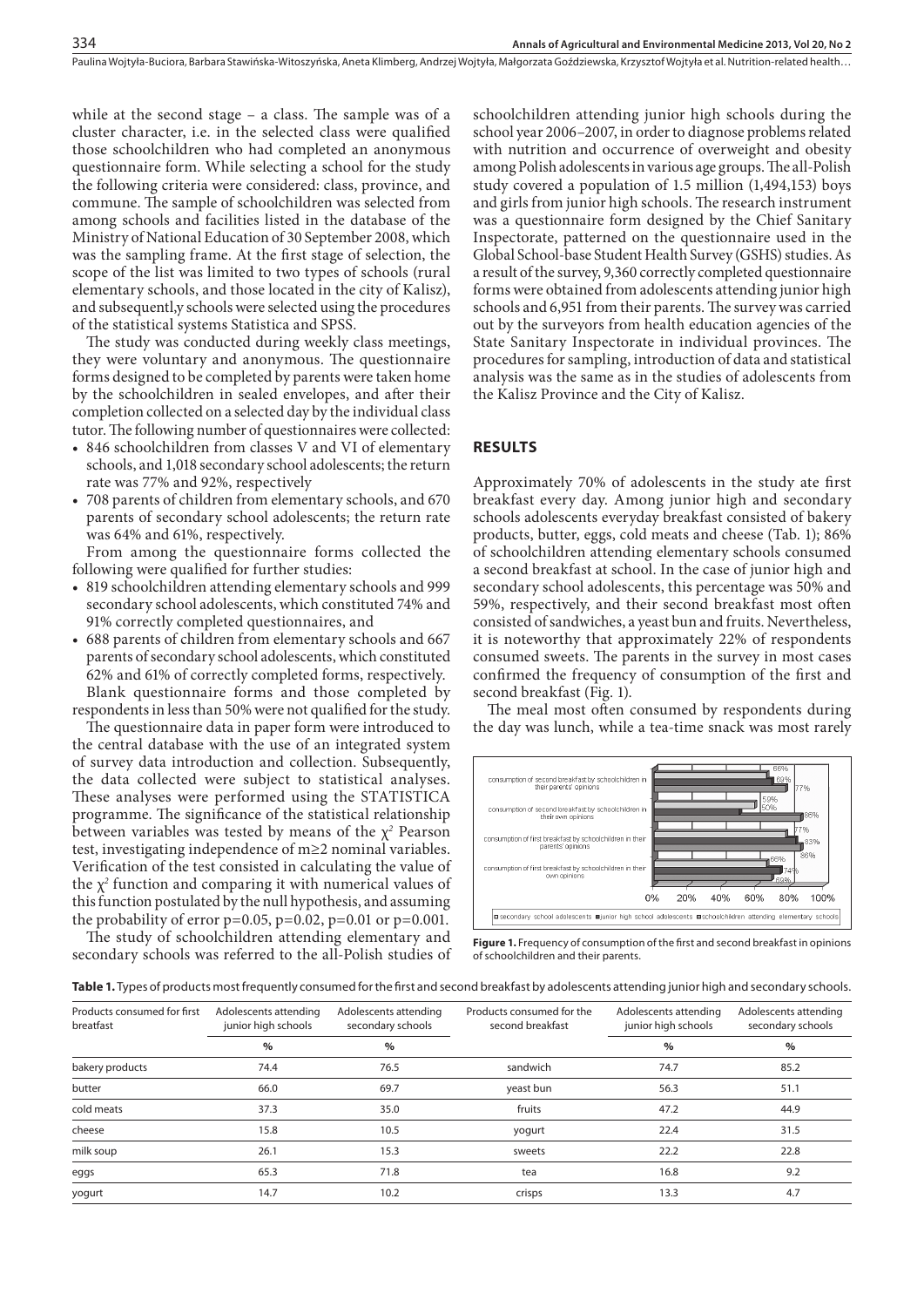consumed (Fig. 2). West European style: breakfast (Poland – 2nd breakfast), lunch, tea, dinner, supper. The most popular dishes selected for lunch by adolescents were white meat, potatoes, salads, soups and products made of flour (Tab. 2). The tea-time snack consisted mainly of fruits, cakes and sweets (Tab. 3). Nearly 70% of adolescents ate supper (Fig. 2), which consisted basically of sandwiches and warm dishes (Tab. 3). A discrepancy was observed between the replies provided by the schoolchildren and their parents, with respect to the consumption of supper and tea-time snack. In parents' opinions, these meals were consumed by their children more rarely than reported by the children.



**Figure 2.** Frequency of consumption of lunch, tea-time snack and supper in opinions of schoolchildren and their parents.

**Table 2.** Types of products most frequently consumed for lunch by junior high and secondary school adolescents.

| Products consumed for<br>lunch | Adolescents attending<br>junior high schools | Adolescents attending<br>secondary schools |  |
|--------------------------------|----------------------------------------------|--------------------------------------------|--|
|                                | $\%$                                         | $\%$                                       |  |
| white meat                     | 86.9                                         | 87.4                                       |  |
| potatoes                       | 91.7                                         | 87.4                                       |  |
| salads                         | 83.5                                         | 87.3                                       |  |
| soup                           | 85.5                                         | 81.3                                       |  |
| products made of flour         | 70.6                                         | 62.3                                       |  |
| rice                           | 48.5                                         | 49.8                                       |  |
| red meat                       | 47.3                                         | 46.6                                       |  |
| cereals                        | 28.7                                         | 24.2                                       |  |

As many as 78% of junior high school adolescents and 77% of secondary school adolescents snacked during the day. They usually consumed fruits, sweets, yogurt and cakes (Fig. 3).

Schoolchildren from elementary schools were not considered in the above-presented Tables showing the types of products consumed for individual meals, because the questionnaire form designed for them was slightly different from that for junior high and secondary school



Figure 3. Percentage of junior high and secondary school adolescents snacking between meals.

adolescents. Schoolchildren attending elementary schools were generally asked about the frequency of consumption of fruits, vegetables, milk and dairy products, sweets, fish, dark bread, salty snacks, sweetened beverages and water.

Analysis of products consumed by schoolchildren from elementary schools showed that 48% of them consumed milk and dairy products, and drank milk every day (Fig. 4).



**Figure 4.** Frequency of consumption of milk and dairy products, and water by schoolchildren attending elementary schools.

Analysis of the questionnaire data indicated that only 35% of schoolchildren regularly consumed fruits and vegetables. The same percentage of respondents reported that they ate fish once a week and 23% of them consumed dark bread equally frequently (Fig.5).

The schoolchildren consumed definitely too frequently – every day or several times a week – sweets and sweet beverages – 74%, whereas 48% of schoolchildren eat salty snacks several times a week (Fig.6). These products were also most often selected while shopping in school shops (Tab. 4).

**Table 3.** Type of food products most often consumed for tea time snack and supper by junior high and secondary school adolescents.

| Products consumed for tea<br>time snack | Adolescents attending<br>junior high schools | Adolescents attending<br>secondary schools | Products consumed for<br>supper | Adolescents attending<br>junior high schools | Adolescents attending<br>secondary schools |
|-----------------------------------------|----------------------------------------------|--------------------------------------------|---------------------------------|----------------------------------------------|--------------------------------------------|
|                                         | $\%$                                         | $\%$                                       |                                 | $\%$                                         | $\%$                                       |
| fruits                                  | 75.2                                         | 75.0                                       | sandwiches                      | 88.3                                         | 90.6                                       |
| cakes                                   | 48.3                                         | 49.1                                       | warm meals                      | 39.6                                         | 32.9                                       |
| sweets                                  | 40.7                                         | 48.1                                       | tea                             | 68.7                                         | 78.0                                       |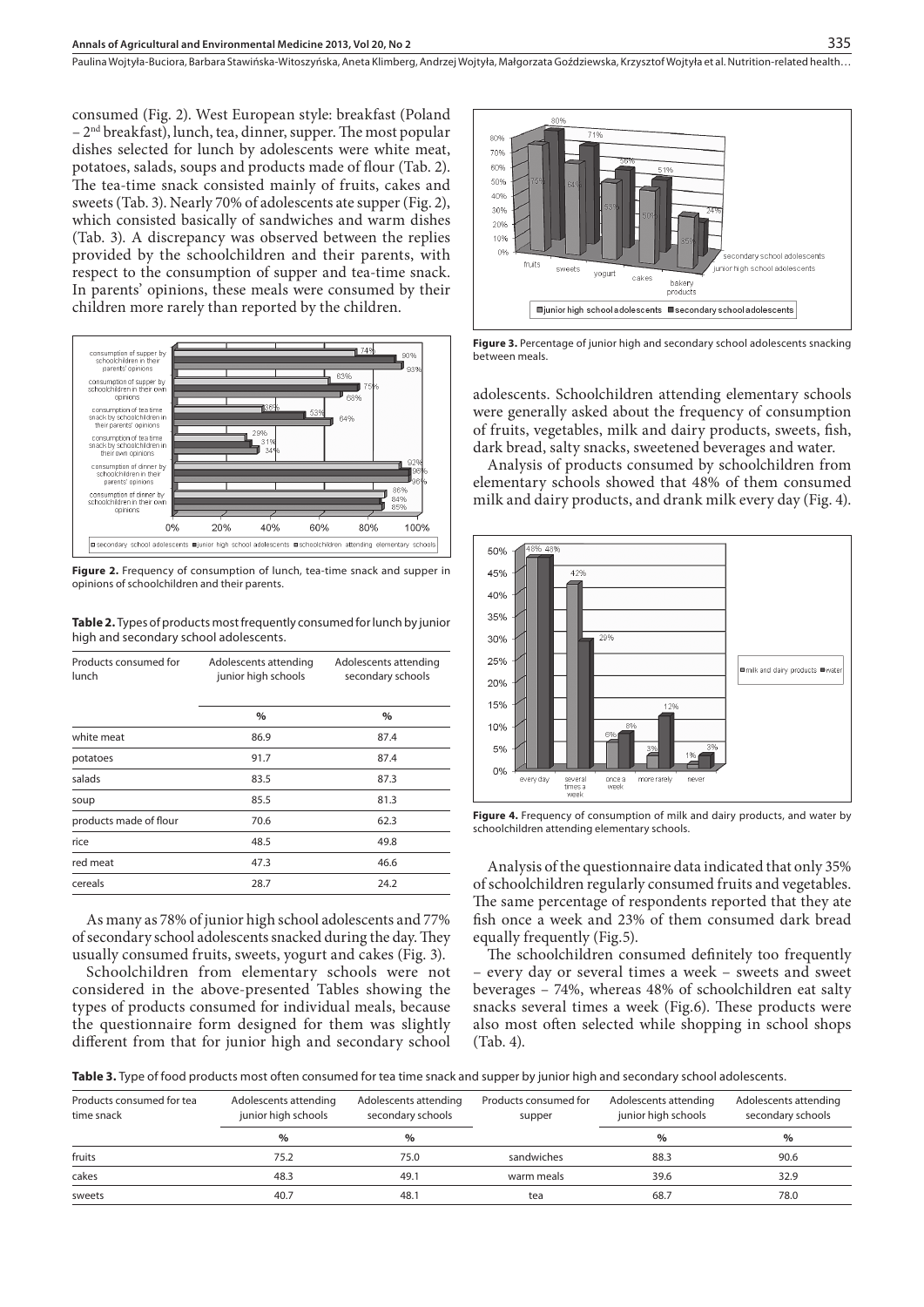

**Figure 5.** Frequency of consumption of fruits and vegetables, fish and dark bread by children attending elementary schools.



**Figure 6.** Frequency of consumption of sweets, sweetened beverages and salty snacks by schoolchildren attending elementary schools

**Table 4.** Type of products most frequently bought in school shops by schoolchildren attending elementary schools.

| Products bought in school shops | $\%$ |
|---------------------------------|------|
| sweets                          | 41.3 |
| yeast buns/doughnuts/croissants | 39.2 |
| crisps                          | 19.8 |
| ice cream/desserts              | 18.0 |
| beverages                       | 16.0 |
| fast-food                       | 9.5  |
| fruits                          | 9.2  |
| sandwiches/rolls                | 7.3  |
|                                 |      |

According to the principles of rational nutrition, the respondents should consume 5 meals daily. Only 58% of schoolchildren from elementary schools fulfilled this requirement. Adolecents from junior high and secondary schools most often consumed 3 meals daily (Fig.7). This may evidence bad nutritional habits of the schoolchildren and their families. While comparing the responses by schoolchildren and their parents it should be presumed that parents are convinced about more frequent consumption of meals by their children (Fig.8).



**Figure 7.** Number of meals consumed daily in opinions of schoolchildren attending elementary, junior high and secondary schools.



**Figure 8.** Number of meals consumed daily in opinions of parents of schoolchildren attending elementary, junior high and secondary schools.

Sweets were the preferred products most often indicated by secondary school adolescents. The consumption by schoolchildren of high calorie products in the form of snacks causes the feeling of being full, which is associated with omitting fully valuable meals. This may also lead to problems with maintaining normal body weight and, in consequence, to nutritional disorders related with overweight and obesity. It is also an alarming fact that high calorie meals of the fastfood type, e.g. spaghetti, lasagne, pizza, are most preferred among junior high and secondary school adolescents (Tab. 5).

At the time of conducting the survey, nearly 80% of schoolchildren from the Land District and the province of the City of Kalisz had a normal body weight. Obesity occurred in approximately 6% of respondents. The greatest problems with overweight were found among the youngest schoolchildren – those attending elementary schools (Fig. 9).

The Body Mass Index for adolescents aged 17–18 was calculated with reference to the methodology of percentile networks recommended by the WHO, and adjusted to the Polish conditions by the Institute of Mother and Child. With respect to adolescents aged 19, the BMI was calculated according to the following formula:

#### $BMI = body weight / body height^{2} [kg/m^{2}]$

The calculations of the BMI were based on the values concerning body weight and height reported by the respondents.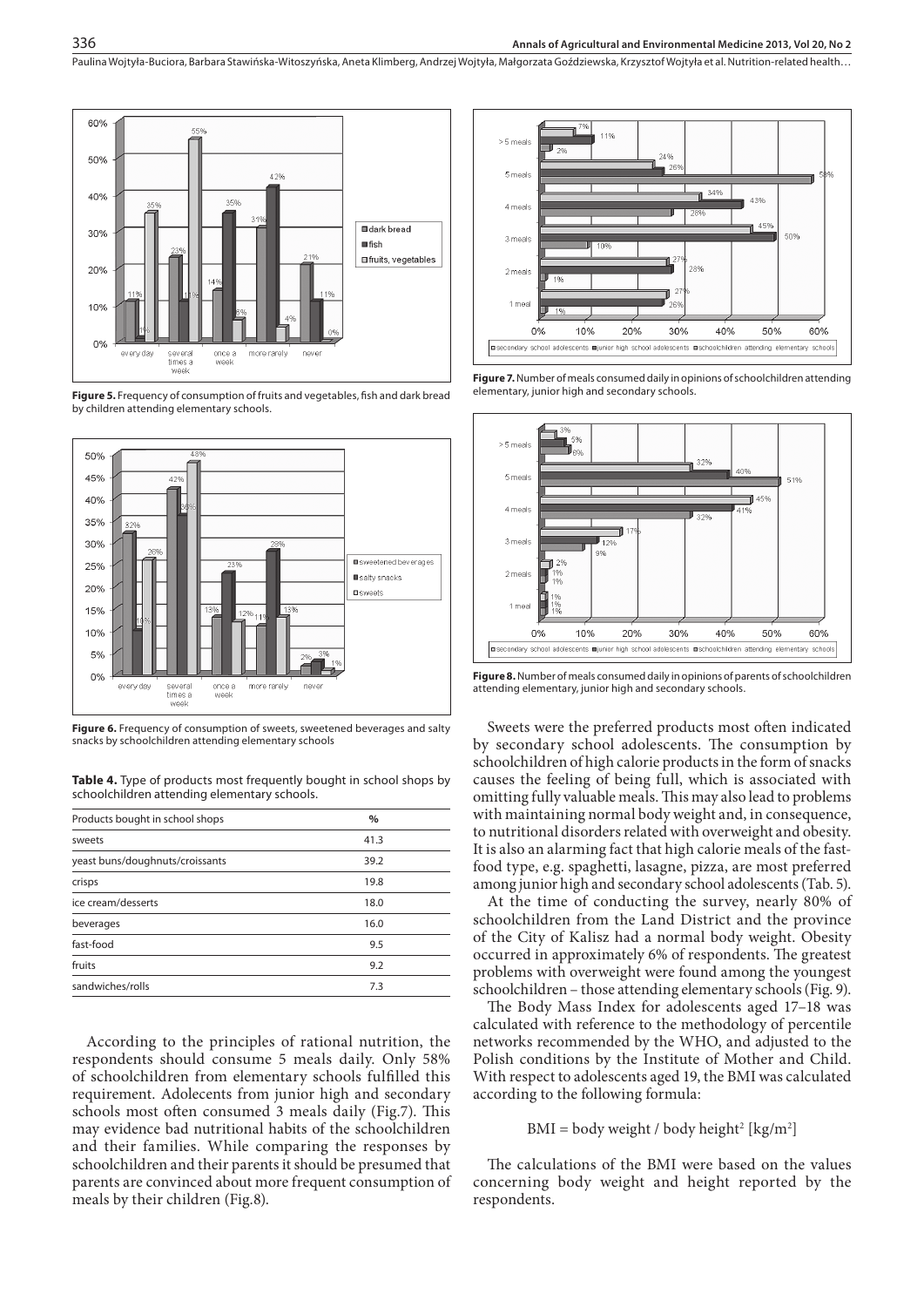| <b>Preferred meals</b>                | Schoolchildren<br>attending<br>elementary school | Preferred meals            | Adolescents<br>attending junior<br>high schools | <b>Adolescents</b><br>attending<br>secondary schools |
|---------------------------------------|--------------------------------------------------|----------------------------|-------------------------------------------------|------------------------------------------------------|
|                                       | $\frac{0}{0}$                                    |                            | $\frac{0}{n}$                                   | $\frac{0}{0}$                                        |
| <b>Sweets</b>                         | 41.3                                             | soup                       | 33.8                                            | 28.1                                                 |
| yeast buns<br>doughnuts<br>croissants | 39.2                                             | lasagne/spaghetti          | 22.5                                            | 22.3                                                 |
| Crisps                                | 19.8                                             | pizza                      | 34.0                                            | 20.9                                                 |
| ice cream/<br>desserts                | 18.0                                             | dairy products             | 11.7                                            | 19.8                                                 |
| sweetened<br>beverages                | 16.0                                             | poultry                    | 12.6                                            | 18.4                                                 |
| fast-food                             | 9.5                                              | pork chop/ meat<br>patty   | 22.5                                            | 18.0                                                 |
| Fruits                                | 9.2                                              | pancakes / omlete          | 17.1                                            | 17.2                                                 |
| sandwiches/<br>rolls                  | 7.3                                              | dumpling                   | 15.2                                            | 15.4                                                 |
| Yogurt                                | 4.7                                              | salads                     | 7.1                                             | 13.2                                                 |
| Pizza                                 | 4.2                                              | sweets, cakes,<br>desserts | 6.8                                             | 12.1                                                 |
| Juices                                | 4.2                                              | fruits                     | 9.7                                             | 11.6                                                 |
| french fries                          | 2.0                                              | vegetables                 | 9.7                                             | 10.2                                                 |

**Table 5.** Meals most preferred and most frequently indicated by schoolchildren attending elementary, junior high and secondary schools.



**Figure 9.** Evaluation of body weight by schoolchildren attending elementary, iunior high and secondary schools.

Parents incorrectly assessed their children's body weight, and perceived them as slimmer, which was not confirmed by the BMI values for age and gender (Fig. 10).

#### **DISCUSSION**

The mode of nutrition, especially during the period of rapid changes taking place in the body in adolescence, exerts an effect on the course of the final growing-up process and the maintenance of normal body weight. The health consequences resulting from irrational nutrition are abnormal physical and mental development, as well as an increase in susceptibility to selected diseases, a decrease in body efficacy, and shortening of the life span. In the case of adolescents, the frequency of consumption of food products during the day plays an



**Figure 10.** Evaluation of body weight of schoolchildren attending elementary junior high and secondary schools in opinions of their parents.

important role in the process of body mass regulation [22]. With a regular consumption by adolescents of 5 meals during the day, the organism gets used to the constant supply of an optimum dose of energy and nutrients, which are properly managed. The allowable breaks between meals should not exceed 3–4 hours. Then, the organism does not have to prepare itself for longer breaks awaiting fully valuable food products, and therefore does not store excessive reserves. The correct distribution of meals during the day has a positive effect on carbohydrates metabolism, especially the levels of glucose and lipids in blood, body weight and contents of the fatty tissue. Irregularity of meals may cause a deficiency of some nutrients, as well as decrease in energy expenditure by the body. Those who consume meals irregularly have lower thermogenesis, are exposed to a positive energy balance which, in turn, leads to the increase in body weight [23].

According to the Institute of Food and Nutrition in Warsaw, approximately 10–20% of schoolchildren mention that they do not consume first breakfast before going to school. Studies conducted by Kasperczyk et al. [24] and Malara et al. [25] report that only 70% of adolescents consume first breakfast. This relationship is confirmed by own studies which show that that nearly 70% of schoolchildren during the school days consume morning breakfast, while according to their parents this group is approximately 80% of secondary school adolescents in the survey. Teenagers who do not eat at home in the morning compensate the omitted time of energy supply by consumption of an even greater amount later during the day [26, 27]. Canadian researchers indicate the beneficial relationship between the regular consumption of first breakfast and the occurrence of overweight and obesity – in both boys and girls [28]. They confirmed that the ingestion of the morning breakfast is associated with supplying the body with a greater amount of energy originating from whole wheat bread and dairy products [29]. Considering the above, it should be stated that the junior high and secondary school adolescents in the study show certain nutritional abnormalities, because they, and also their parents, admit that the food products most often consumed for breakfast are: white bread, butter, cold meat and cheese. The ingestion of dark bread, starting from the youngest age group, is a rare phenomenon. Only 11% of schoolchildren attending elementary schools consume cereal products which are the main source of fibre. An excessive consumption of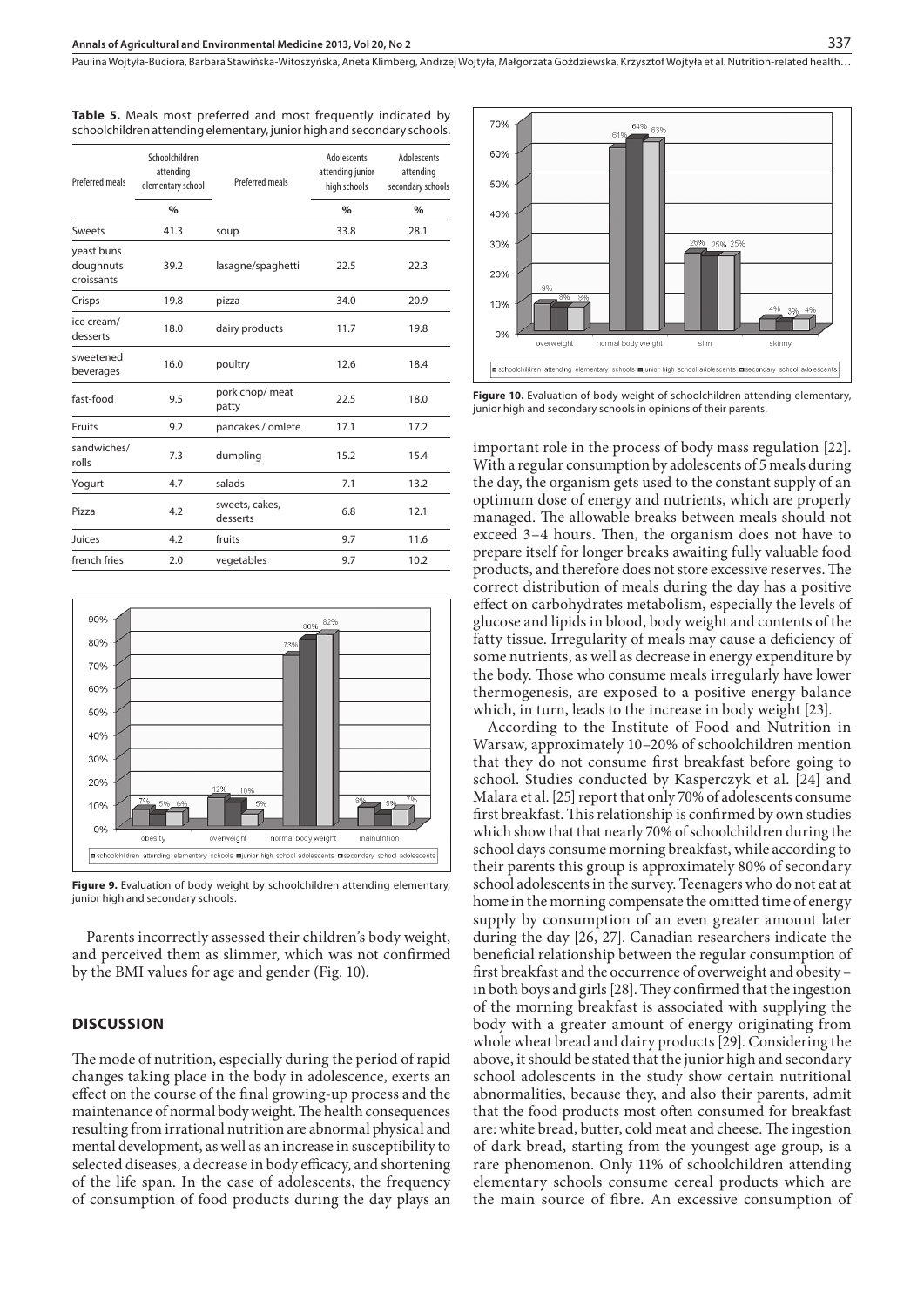fat in Poland is observed as early as in childhood, then in adolescence, and increasing with age. Especially risky health behaviours concern a high contribution of saturated (animal) fats, and an insufficient consumption of unsaturated (plant) fats. Despite the fact that after 1990 the consumption of animal fats decreased to the benefit of polyunsaturated fat, butter still remains the major fat used for spreading on bakery products (66% of junior high adolescents and 70% of secondary school adolescents). The sources of saturated fats are also full-fat dairy products, i.e. full fat milk, cream, full-fat cheese, or cream yogurts and desserts based on cream.

Adolescents who skip first breakfast show a lower tendency towards physical activity, which is manifested by a quicker weight gain, compared to their contemporaries who observe the principles of adequate consumption of meals at precisely specified times during the day [30]. Similar relationships were obtained in American studies, where adolescents with the same BMI were provided food products with the same calorific value, with the weekly, equivalent time designed for performance of physical exercises. It was confirmed that more frequent consumption of meals, especially regular eating of breakfast at home, prevents the development of overweight and obesity, especially in girls during the period of adolescence [31, 32, 33].

Teenagers, when they depart from home to go to school, spend a considerable part of the day there. Thus, it is recommended that schoolchildren who spend up to 6 hours a day at school should be provided with fully valuable meals, i.e. a second breakfast or a warm dish, and it is an alarming fact that only 50% of junior high adolescents and 59% of secondary school adolescents consume second breakfast at school, which completes the energy and nutrients lost during the day. An unsatisfied feeling of hunger results in worse concentration, irritation, decreased capability for acquisition of knowledge, and reduced physical and mental efficacy during school classes. Many studies conducted in schools worldwide, where special breaks are organized with the possibility of consumption of meals by children and adolescents, show that these schoolchildren more actively participate in lessons. They also have better concentration and memory while performing specified tasks, and achieve better educational results in such subjects as mathematics and geography [34, 35, 36]. While staying in school, adolescents willingly use food products offered by school shops which, however, do not provide the daily demand for nutrients. The food products most frequently bought by them are: crisps, chocolate bars, and sweet fizzy beverages. These products suppress the feeling of hunger, but have a high energy value from carbohydrates and saturated fats [27]. In this way, sweet fizzy beverages replace the juices and milk drinks adequate for health, resulting in a lower consumption of calcium and vitamin C [37, 38]. The deficiency of calcium in the diet of girls and boys aged of over 10, when they are at the phase of rapid growth and the demand for this element is increased, is especially dangerous. Highly sweetened beverages also contain a large amount of phosphates, which may increase the risk of the development of ostheoporosis in adulthood.

Evaluation of the mode of nutrition carried out in 2011 by the State Sanitary Inspectorate shows that the abnormalities most frequently observed in the collective nutrition of children and adolescents is an excessive consumption of fats, sugar, potatoes, in some cases, drastic deficiencies in the

consumption of fruits, vegetables, milk and dairy products, butter and eggs [39].This is confirmed by own studies which show that the consequence of the above-mentioned situation are nutritional abnormalities among adolescents in the form of insufficient consumption of fruits and vegetables in the daily diet, and excessive consumption of fats and sweets.

It is therefore necessary within the educational pathway of health-promoting education that the attitude is shaped among adolescents for their mode of nutrition, facilitating conscious selection of food products. This problem also concerns the organizers of collective nutrition in schools, who frequently show low awareness of the role of nutrition in the psycho-physical development of adolescents. Therefore, while planning and carrying out collective nutrition in schools it is necessary to disseminate model food portions by, e.g. designing menus with the recommended nutritional value of individual products, in order to provide adolescents with the greatest possible amount of fully valuable meals.

Analysis of nutritional habits showed that dinner is the meal which is most regularly consumed after return from school, and is consumed by approximately 80% of respondents. Kasperczyk et al. [24] in their studies obtained identical relationships, while Kołoło [40] showed that during school days 70% of secondary school adolescents consume dinner every day, whereas during weekends – 90%. Schoolchildren, to a large extent, resign from the remaining meals, and a part of them do not eat supper. It is noteworthy that the respondents most often consumed 3 or 4 meals; however, as many as 26% of junior high adolescents and 27% of secondary school adolescents claim that they eat only one meal daily. This relationship is not confirmed by their parents; according to them, their children eat 4–5 meals daily, and less than 2% of them consume one meal daily. Studies conducted in the West-Pomeranian Region among junior high school adolescents confirm the above-mentioned relationships. According to these studies, 37% of schoolchildren most often consume 4 meals daily [41]. Slightly more, 4–5 meals daily, are consumed by schoolchildren from elementary schools, which is also reported by their parents. In the age group examined, the omission of meals is more rare. This shows that this phenomenon increases with age.

Adolescents frequently snack in-between meals, in this way supplying the energy necessary for everyday functioning. The results of own studies show that 78% of junior high school adolescents and 77% of secondary school adolescents snack during the day. They usually snack on fruits, sweets, yogurts and cakes. Very similar results were obtained in the studies of adolescents living in the Silesian Region, where 70% of adolescents snacked in- between meals [25].

An interval of at least two-hours between snacks and the obligatory main meals is recommended. The correct distribution of properly balanced meals during the day should consider the selection of nutrients. High calorie meals of the fast-food type belong to the preferred products selected by adolescents. This was also confirmed in own studies of junior high and secondary school adolescents, who most often indicated such meals as: lasagne, spaghetti, and pizza. These meals supply the body with high amounts of saturated fatty acids and trans isomers fatty acids, salt, contain slight amounts of vitamins A, C, D and E, thiamine and fibre. Too frequent consumption of fast-food products by individuals whose diet is not sufficiently varied may lead to the development of vitamin malnutrition, and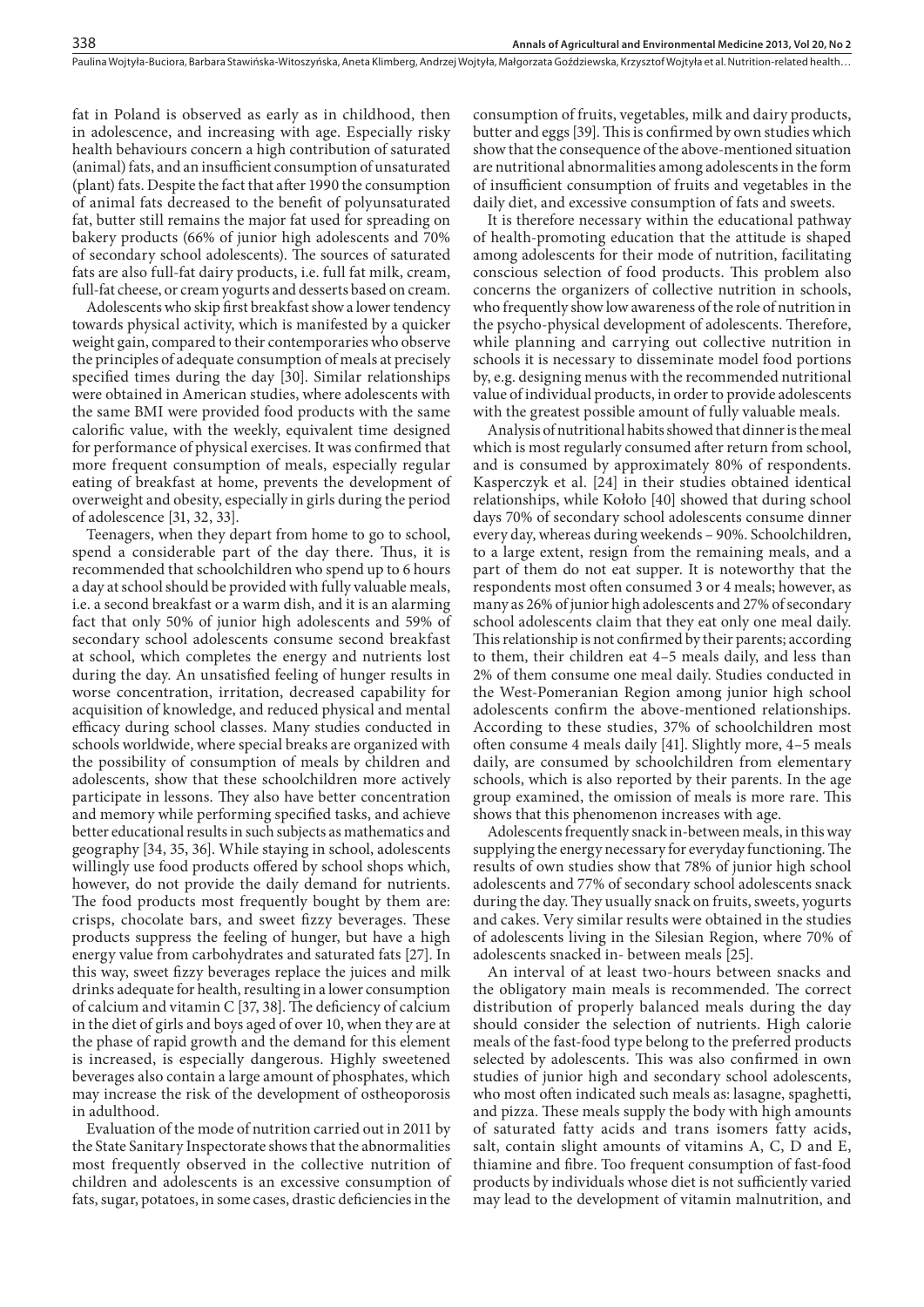subsequently, obesity, which is the cause of many nutritionrelated diseases [34].

In addition, own studies show that not only children, but also their parents are not aware of nutritional errors which they commit. Among those which are most prevalent there should be noted: the above-mentioned skipping first breakfast before going to school, and second breakfast at school, irregularity of consumption of meals, and abnormal frequency of consumption of selected groups of food products. It should be noted that nutritional habits acquired at home shape adequate health attitudes in growing adolescents, which are difficult to change in later life [42]. The positive effect of parents on health-promoting behaviours of their children, i.e. an adequate diet, physical activity and prevention of obesity was confirmed in Australian studies [43]. The quality and amount of food products supplied should, therefore, be adjusted to age, gender, body structure, mode of life, properly incorporated in meals, and rationally distributed during the entire day [44]. Rational mode of nutrition started in later life is not able to normalise previously lost nutrients necessary for the efficient functioning of the body and proper physical and mental development of adolescents [34].

According to a WHO report, overweight and obesity are a serious health problem in Europe. It is estimated that in the European Union countries more than 14 million children are overweight (18% of the population of children), including 3 million (4% of the children population) obese [45].

Compared to the 1970s, this percentage is 10 times higher, which was confirmed by many epidemiological studies.

In Switzerland, the percentage of overweight and obesity increased from 4% in 1960 to 18% in 2003, in the United Kingdom – from 8% in 1974 to 20% in 2003, whereas in a selected region of Spain, the percentage of obese 13–14-yearolds doubled within the time interval from 1985–2002 [46, 47]. Comparison of results of the survey conducted within the project Health Behaviour in School-Aged Children (HBSC) in the years 2001/2002 and 2005/2006 indicated an alarming increase in the occurrence of obesity among adolescents of both genders in such countries as: the Czech Republic, Estonia, Latvia, Lithuania, Hungary and Poland [48].

In individual European countries, children and adolescents are characterised by various degree of excessive body weight. Among children aged 0–5 the highest percentage of overweight is observed in the Ukraine (27%) and in Bosnia and Herzegovina (17%). Overweight occurred both in boys and girls in Spain at an early school age (aged 6–9, 35%), and in Portugal (aged 7–9, 31%). An excessive increase in body weight is more rarely noted in Slovakia (aged 7–9, 15%), France (aged 7–9, 18%), Switzerland (aged 6–9, 18%) and Iceland (aged 9, 18%). During the teenage period, obesity is observed in Irish girls (aged 9–12, 27%) and Spanish boys (aged 10–17, 32%). In the Czech Republic, this problem concerns 9% of adolescents aged 14–17.

In 1994–1995 in Poland, population studies were conducted among children and adolescents aged 6–17. Overweight was found in 9% and obesity in 3% of respondents [34].

In 2000, the Institute of Food and Nutrition carried out studies which showed that overweight is observed in 16% of boys and 11% of girls aged 1–18, while obesity in 4% and 3%, respectively [34]. Studies carried out in the years 2005–2006 among Warsaw adolescents during the period of puberty, aged 11–15, showed that 18% of boys and 12% of girls were overweight, and 3% of respondents were obese. While analysing

epidemiological data it should be noted that the frequency of occurrence of obesity among Polish children and adolescents increased within 10 years (1995–2005) by 4–6 % [49].

Own studies show that the highest percentage of respondents with overweight is observed among children attending elementary schools – 12%, while the lowest – among secondary school adolescents – 5%. This indicates that schoolchildren, especially girls, pay greater attention to normal body weight. In this way, they want to follow fashion trends and achieve acceptance from their contemporaries. In the presented study, parents underestimated the body weight of their children, which indicated the necessity for educating parents in the area of correct evaluation of body weight.

The above-mentioned analysis shows that the incidence of overweight and obesity among children and adolescents is also a serious problem in Poland. It is commonly assumed that the most effective method of obesity control is the use of a balanced diet, with a simultaneous increase in energy expenditure by regular physical activity [34]. The basic place of imparting knowledge concerning adequate diet in order to prevent overweight is the family, in association with school [50, 51].

#### **SUMMARY**

- 1. Health behaviours of elementary, junior high and secondary school children and adolescents differ from Polish and international recommendations. This may have negative health consequences in later life.
- 2. Schoolchildren show improper nutritional habits with respect to insufficient consumption of fruits, vegetables and fish, to the benefit of high calorie dishes, sweet snacks and beverages.
- 3. Parents exert a major effect on dietary and nutritional behaviour of the population examined.
- 4.The percentage of overweight and obesity among children attending elementary schools is higher than that reported by other observations made in Poland.
- 5. Parents inappropriately evaluate body weight of their children and perceive them as slimmer, which is not confirmed by the BMI value for gender and age.

# **CONCLUSIONS**

- 1. Systematic monitoring and analysis of changes in health behaviours of adolescents may constitute a basis for planning health education and health promotion programmes.
- 2. Educational programmes concerning various aspects of health should be implemented in an organized and complementary way – directed not only to schools, but also entire families and local communities.
- 3. Knowledge, beliefs, skills and attitudes towards health acquired in adolescence decide about life style in later life.

#### **REFERENCES**

- 1. Story M, Neumark-Sztainer D. School-based nutrition education programs and services for adolescents. Adolesc Med State Art Reviews. 1996; 7: 287–302.
- 2. WHO Information Series on School Health Promoting Physical Activity in Schools: An Important Element of a Health-Promoting